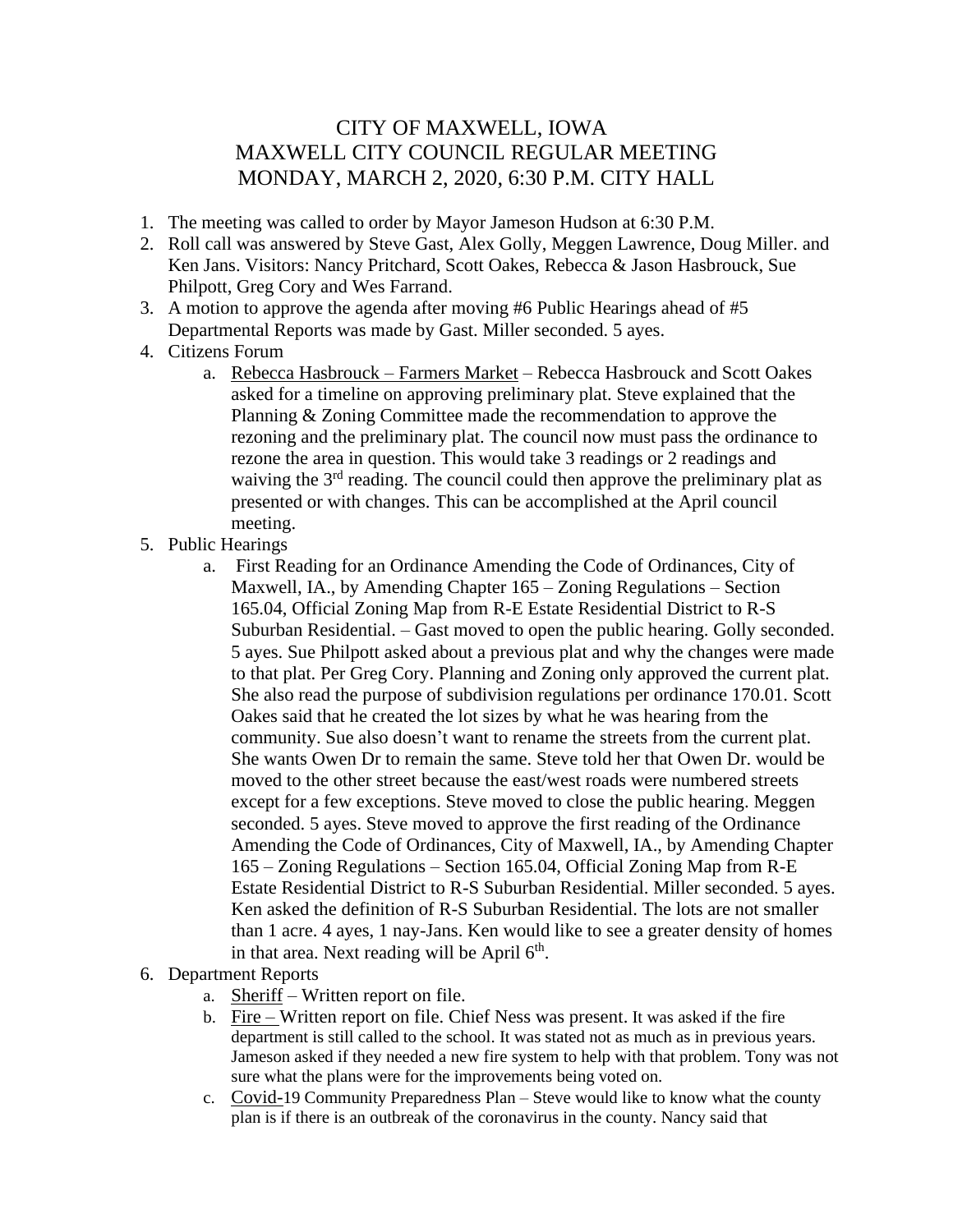Emergency Management is sending out weekly bulletins on how the US is doing. Steve would like EMS, Fire and the Mayor to find out who is going to communicate on a plan and how it will be communicated to the public if the is an outbreak within the county.

- d. EMS Written Report on File. Nancy Pritchard was present. They have 1 active student and 3 more signed up for the next set of classes.
- e. Library Written report on file.
- f. Public Works Written report on file. Tony Ness was present. Tony has had CIT Sewer Solutions jetting out the storm sewer along Woodlawn St and at the soccer fields. The manganese removal equipment was sent back because it wasn't working with our water filter. Tony has cut back using the well that contains manganese and the levels have drop significantly. Steve said that he has noticed cars driving across the soccer fields and wondered if Tony has researched the poles and cables to around the soccer fields. Tony will investigate it. Steve also said the stormwater intakes need to be cleaned out as they are full of trash.
- g. City Clerk Written report on file. Clean-up day was discussed. The council is considering May  $16<sup>th</sup>$  from 8-11:30. City-Wide Garage is being considered. Clerk will check with other towns for dates.
- 7. Business
	- a. Authorization of Mayor to Sign Law Enforcement Services Contract There is a 2.25% increase which is slightly under what was budgeted. Gast moved to authorize the mayor to sign the Law Enforcement Services Contact. Jans seconded. 5 ayes
	- b. Decision on Betterment Award. –. Jans moved to discuss the Betterment Award. Lawrence seconded. Nominations included Roman Smith for the trees that he is planting in the parks. Ron Vasey for being a good neighbor by putting away the trash cans for people, Rebecca Hasbrouck for all the work she has put in to get the development moving forward. And Nancy Pritchard for all the time that she puts in as being a great volunteer in the community as EMS Chief and on the MACC Board. Doug moved to give the Betterment Award to Nancy Pritchard and Ron Vasey. Steve seconded. 5 ayes.
	- c. Discussion of Farmer's Market Jameson brought several questions to the council from Lauryn Myers about the Farmers Market. Does the farmers market run through the city? Where to hold the farmers market? The farmer's market should have their own non-profit or possibly go off another non-profit like MARC. The park would be a good place with a back-up on Trotter Blvd near the Freedom Rock. It would have electrical outlets for the vendors. They could setup on the cement pads in the park. Lauryn is looking to have the farmer's market on Sundays from 1-3pm May-July. City needs to ask insurance about liability of having alcohol sold on city property and/or on the streets.
	- d. Approval of Alcohol License for the Whimsical Wine Trailer The council decided they would invite the owner of the whimsical Wine Trailer to the next meeting to answer the questions that they have.
	- e. Resolution 2020-07 Resolution Establishing Fair Market Value Prior to Start of Negotiations – Gast moved to approve Resolution 2020-07 A Resolution Establishing Fair Market Value Prior to Start of Negotiations. Golly seconded. Negotiations will start by Snyder & Assoc. sends an offer. The owner can not be contacted for 10 days. Doug would like to set up a meeting with the owner to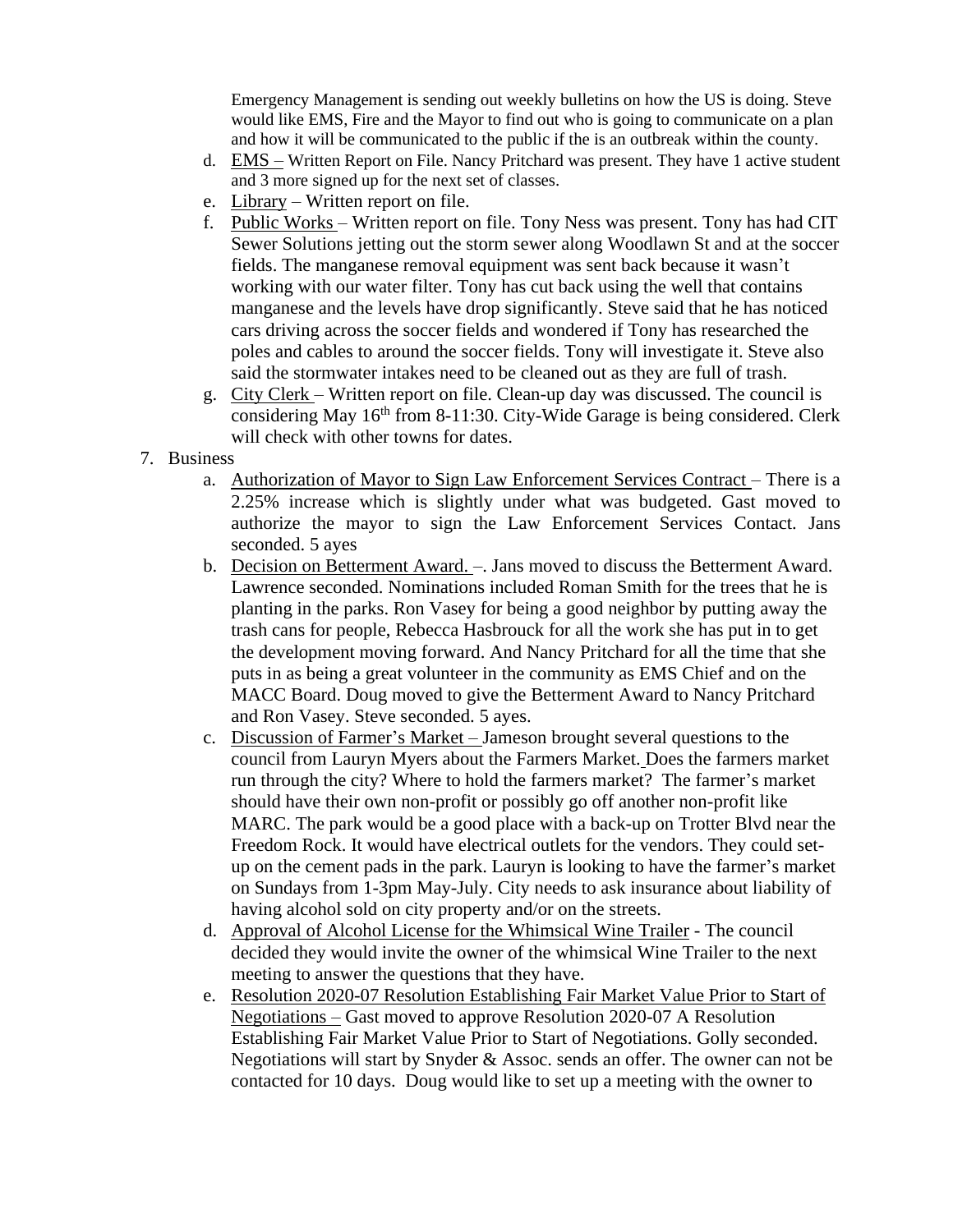discuss the project before an offer is made. Wes will set up a meeting between City and Landowner. Vote - 5 ayes.

- f. Approval for City Cost Share Participation on Story County Dust Suppression Contracts – Gast moved to pay for the dust control for both sides of the street for the houses on gravel roads within the city limits. Lawrence seconded. 4 ayes 1 abstain-Jans- He lives on the gravel road within city limits.
- g. Discussion and Action of Story County Medical Parking Council decided to have the street committee and Story County Medical meet to see what they are expecting.
- 8. Council and Mayor Reports
	- a. Doug Miller  $-1$ ) Doug found some changes that were not made in the Code of Ordinances. He will give them to the clerk. She will work with Steve and Ken to make the changes. 2) Doug asked Wes to investigate the costs billed to the city for the speed limit study.
	- b. Jameson Hudson A letter was received from Shirley McBride asking about a ramp in the curb in front of the Post Office. Gast moved to ask Wes to put specs together for a curb project. Golly seconded. 5 ayes.
- 9. Consent Agenda
- **1)** Miller moved to accept the February 3, 2020 minutes. Jans seconded. 4 ayes., 1- abstain- Gast.
- **2)** Gast moved to accept the February 17, 2020 minutes and current bills. Lawrence seconded. 4 ayes, 1 abstain-Golly.
- **3)** Bills presented were as follows:

| <b>VENDOR</b>                         | <b>REFERENCE</b>                   | <b>AMOUNT</b>  |
|---------------------------------------|------------------------------------|----------------|
| <b>AFLAC</b>                          | <b>AFLAC CANCER</b>                | \$<br>252.48   |
| <b>ALLIANT ENERGY</b>                 | <b>MONTHLY UTILITY BILL</b>        | \$<br>5,455.96 |
| <b>BADGER METER</b>                   | WATER METER CELLULAR READS         | \$<br>333.75   |
| <b>BANLEACO</b>                       | COPIER/PRINTER, OVERAGES           | \$<br>242.95   |
| <b>BARCO MUNICIPAL PRODUCTS INC</b>   | <b>CHEST WADERS</b>                | \$<br>290.97   |
| <b>CASEYS GENERAL STORE</b>           | <b>MONTHLY DIESEL &amp; GAS</b>    | \$<br>765.27   |
| <b>CENTRAL IOWA SHORTLINE LLC</b>     | #2932 & 3804-PINS, BOLTS, BLADES   | \$<br>591.02   |
| CHEM-SULT, INC                        | SODIUMHYPOCHLORITE & CALCIQUEST    | \$<br>577.53   |
| <b>CHITTY GARBAGE SERVICE</b>         | <b>MONTHLY GARBAGE</b>             | \$<br>4,166.11 |
| <b>CONSUMERS ENERGY</b>               | <b>RCH ELECTRIC</b>                | \$<br>52.00    |
| <b>EMERGENCY MEDICAL PRODUCTS</b>     | ELECTRODES & ASPIRIN               | \$<br>384.05   |
| <b>MAXWELL EMS</b>                    | 35TH ANNUAL EMS CONFERENCE         | \$<br>480.00   |
| <b>GENERAL FIRE AND SAFETY</b>        | 4 NEW/RECHARGED EXTINGUISHERS      | \$<br>279.00   |
| <b>IMFOA</b>                          | 2019-2020 MEMBERSHIP DUES          | \$<br>50.00    |
| <b>IOWA ASSC OF MUNICIPAL UTILITY</b> | 2019-20 WATER MEMBER DUES          | \$<br>631.00   |
| <b>IOWA REGIONAL UTILITIES ASSOC</b>  | <b>RCH WATER</b>                   | \$<br>29.16    |
| <b>IPERS</b>                          | <b>IPERS</b>                       | \$<br>1,809.65 |
| <b>KEYSTONE LABORATORIES INC</b>      | #1C00881-NITROGEN, BOD, CBOD       | \$<br>287.50   |
| <b>KEYSTONE LABORATORIES INC</b>      | #1C01401-SOLIDS,NITROGEN,BOD       | \$<br>298.00   |
| <b>LOGSDON'S GROCERY</b>              | PTOWELS, CUPS, SOAP, WATER, TTISSU | \$<br>86.25    |
| <b>MAXWELL STATE BANK</b>             | FED/FICA TAX                       | \$<br>2,765.36 |
| MIDWEST BREATHING AIR LLC             | <b>QUARTERLY AIR TEST</b>          | \$<br>202.50   |